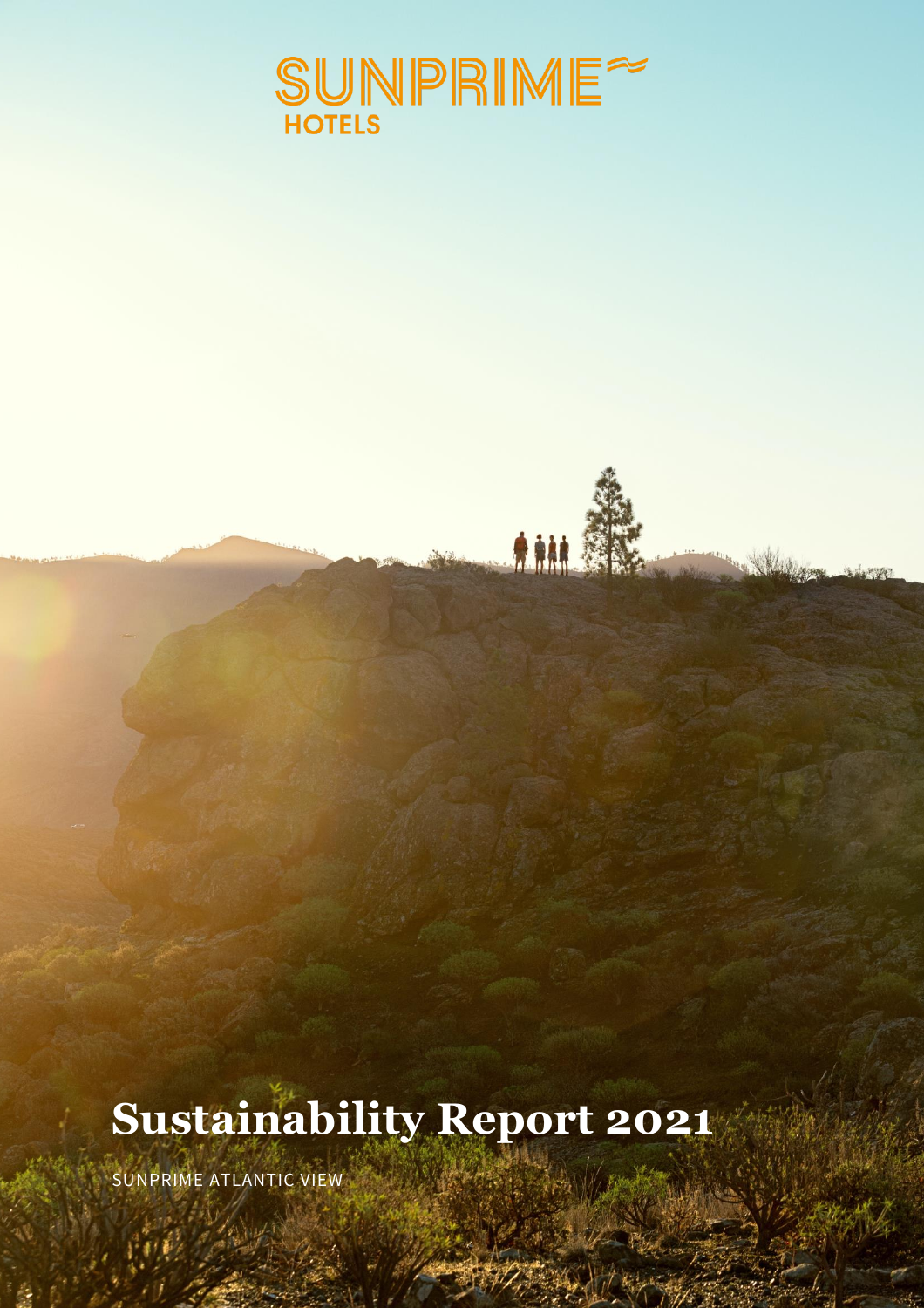

## **Introduction to our business**

Atlantic View has been practicing sustainability issues for many years. Thus, this is the four issue of our Sustainability report which reflects the approach for continuous improvement in contributing to a sustainable tourism sector.

Sunprime Atlantic View. It opened in 2007 under the Sunprime brand, a new concept for the chain with adults only hotels. Welcome every year approx. 161.100 hotel guests from Nordic Leisure Travel Grup Operators mostly from Sweden, Norway, Finland, Denmark, Germany, Hollander, Great Britain

The hotel has 250 rooms, operating all year. The hotel employs approx 100 employees, locals in their biggest majority.

We offer opportunities to make people, guests and staff, enjoy new experiences, discover cultures and create fantastic memories. But we are also conscious of that our actions have an impact on the whole world, by creating workplaces, economic profit and protection towards the environment. We are convinced that sustainable tourism can generate economic and social development and at the same time minimize the impact towards the environment.

We are compromised with the environment, work with our values and follow our Ethic Code to obtain our goals:

Stimulate a sustainable tourism that considers the economic, social and environmental impacts from today and our future.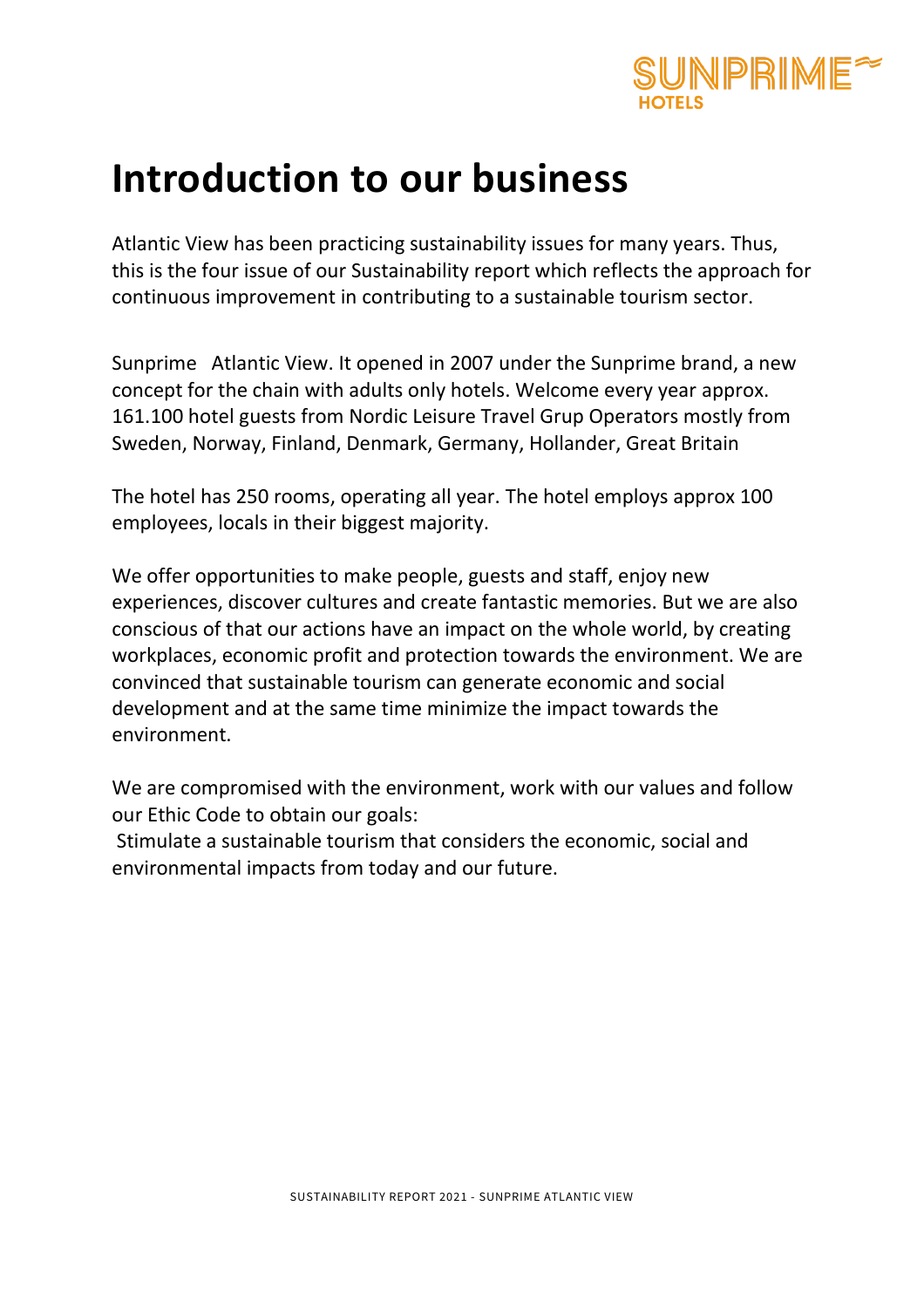

# **Environmental Highlights**

Efficient use of our facilities with our guests and workers' participation to reduce the water and energy consumption.

## **WATER.**

- Aerators in all faucets and showers in the apartments.
- WC with a maximum water discharge of 6lt
- Gardens irrigation with timer
- Weekly control of water consumption in the apartments
- Daily control of swimming pools' water counter

## **ENERGY**

- 100% Led bulbs in whole rooms of the hotel
- Centralized AC with automatic disconnection
- Change all appliances into A+++ type
- Undergo an energy audit

## **CHEMICAL PRODUCTS**

- Use of cleaning products with Eco-label certification
- Automatic chlorine dispenser in all swimming pools
- Monthly consumption control

## **WASTE**

• Reduce waste production.

We introduced purchasing of bio-degradable bags replacing the plastic ones used in our Mini Markets. From 2017 reusable purchasing bags will be at our guest's disposal to buy.

From summer 2019, pledge which aims to remove 70 million of single use plastic, Sunprime Atlantic View Is saying No to Straws and will replace it's single use plastics with PLA (biodegradable) ones.

- Monthly control of garbage collection
- Use of bulk products
- Contract with authorized agents
- Staff training

We recognize that purchasing decisions can contribute significantly to environmental protection.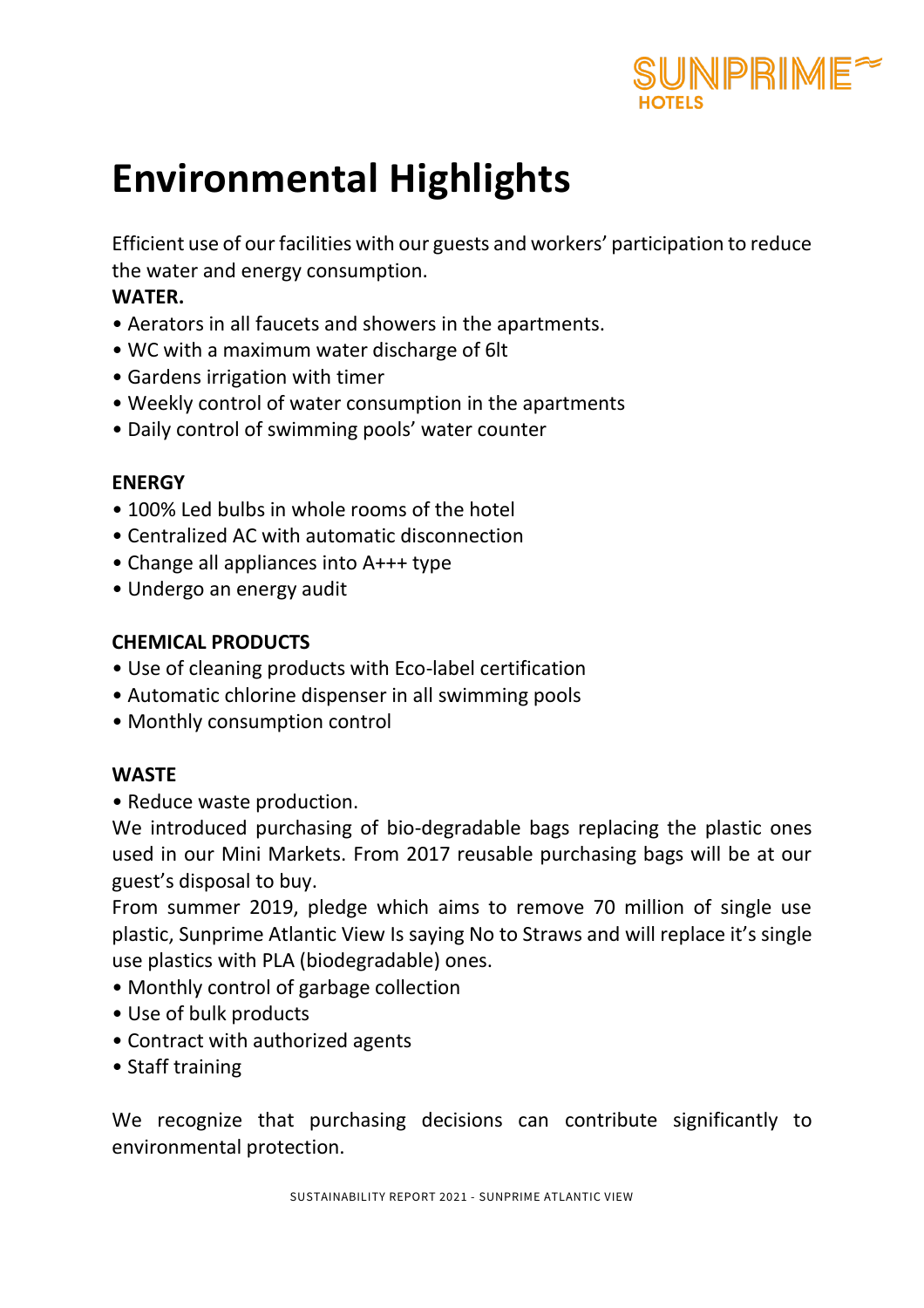

# **Social Highlights**

Undoubtedly the COVID-19 situation that we have experienced has affected the entire society.

We have had to keep our hotels closed for several months due to the measures taken to be able to face the risk situation we were experiencing.

As a consequence of the situation we have experienced, we have received more demand for collaboration in products such as food, clothing, furniture ... economic collaborations have decreased because the needs of the associations were more material.

But we have continued to be in solidarity, assuming our responsibility and making the people with the most difficulties put their needs covered.

All hotels continue to work with the local community to ensure that sustainable development is a reality.

- Collaboration with hotel and business associations.
- Promote the employment of the people who live in the area.
- Financial aid to associations within our community.

#### *In Sunprime Atlantic View*

**COMUNIDAD EBENEZER** Labor of people with disabilities

Donation:Ssheets/towels/ dress clothes…

Our hotel's human team is the key to reach our goals. We offer the maximal job stability and take part of their personal and professional development.

| Total staff        | 105     |
|--------------------|---------|
| Permanent contract | 57      |
| Temporary staff    | 48      |
| Male/Female        | 49%-51% |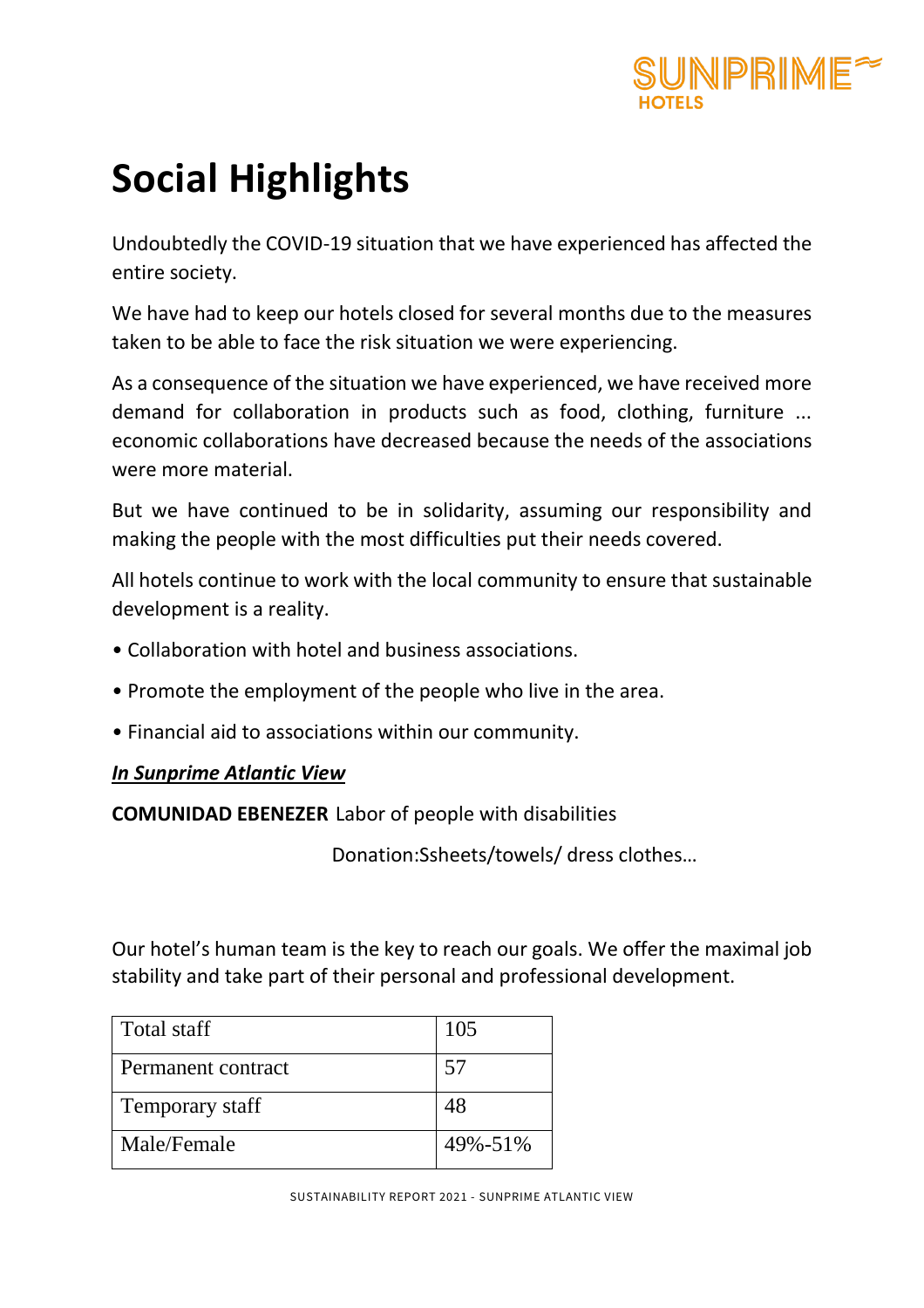

Tourism and travel affect not only the environment but also the local inhabitants at the destinations we travel to. To succeed in this effort, we have established four work guidelines

- Working conditions
- Child labour
- The environment
- Child sex tourism

The guidelines are based on the UN Convention on the Rights of the Child and the conventions on working conditions and workers' rights, as set out by the UN's labour agency: ILO.

#### **1. Working conditions**

We will work towards working conditions that include:

- the freedom to join a trade union
- a minimum wage
- a good working environment
- regulated working hours

## **2. Child labour**

We will work towards:

• The prohibition of child labour (we accept no employees younger than the laws of the respective countries allow)

## **3. The environment**

We will aim to:

• Influence partners to act in as environmentally conscious ways as possible in their activities (for example in the areas of energy, water and chemical consumption, and in waste separation)

- Reduce the amount of carbon emissions and waste at the destinations.
- Encourage a healthy development of tourism at the destinations
- Stimulate the use of local products and labour.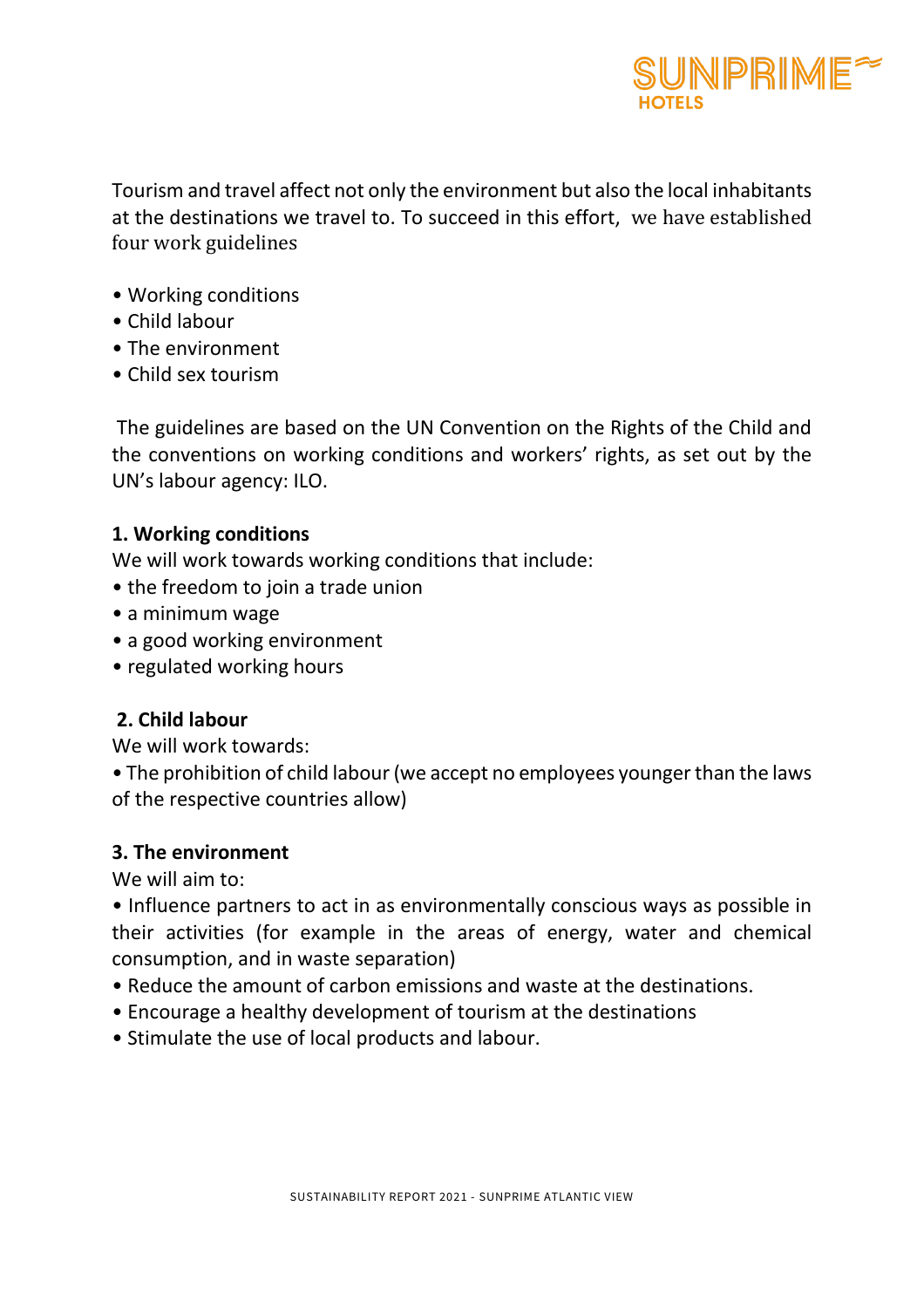

### **4. Child Protection from sexual abuse in tourism**

We condemn all forms of sexual exploitation of children and support all laws to pre¬vent and punish such offences. We have entered into an agreement with The Code to adopt and implement: "Code of conduct for the Protection of Children from Sexual Exploitation in Travel and Tourism".

The Code of Conduct covers the following criteria:

• We have established a policy regarding commercial sexual exploitation of children

- We inform and train our staff
- We inform our travelers
- We add a clause to all our hotel contracts
- We inform local partners about our standpoint
- We annually report to the Code's international secretariat

#### **QUALITY ASSURANCE**

In Sunprime Atlantic View we know that our major active is our people. Our guests' fidelity would not be possible without their work.

That is why we work very hard on ensuring that the quality and security standards in our hotels are effective and reachable.

We analyses on a weekly basis our guests' satisfaction index:

- Weekly meeting between management and heads of department
- We share the results with all teams and develop an action plan
- Monthly analysis of the development
- Risks evaluation identifying the dangers / plan to remove or minimize them.
- Emergency plans how to react in case of emergency.
- Clear action protocols that are adapted to current needs.
- Monthly Food-Pool-Room audits by Cristal International and SGS.
- Yearly emergency drill

## **EVENTS AND DONATIONS**

• All furniture, electrical equipment or linen which are replaced on every renovation are donated.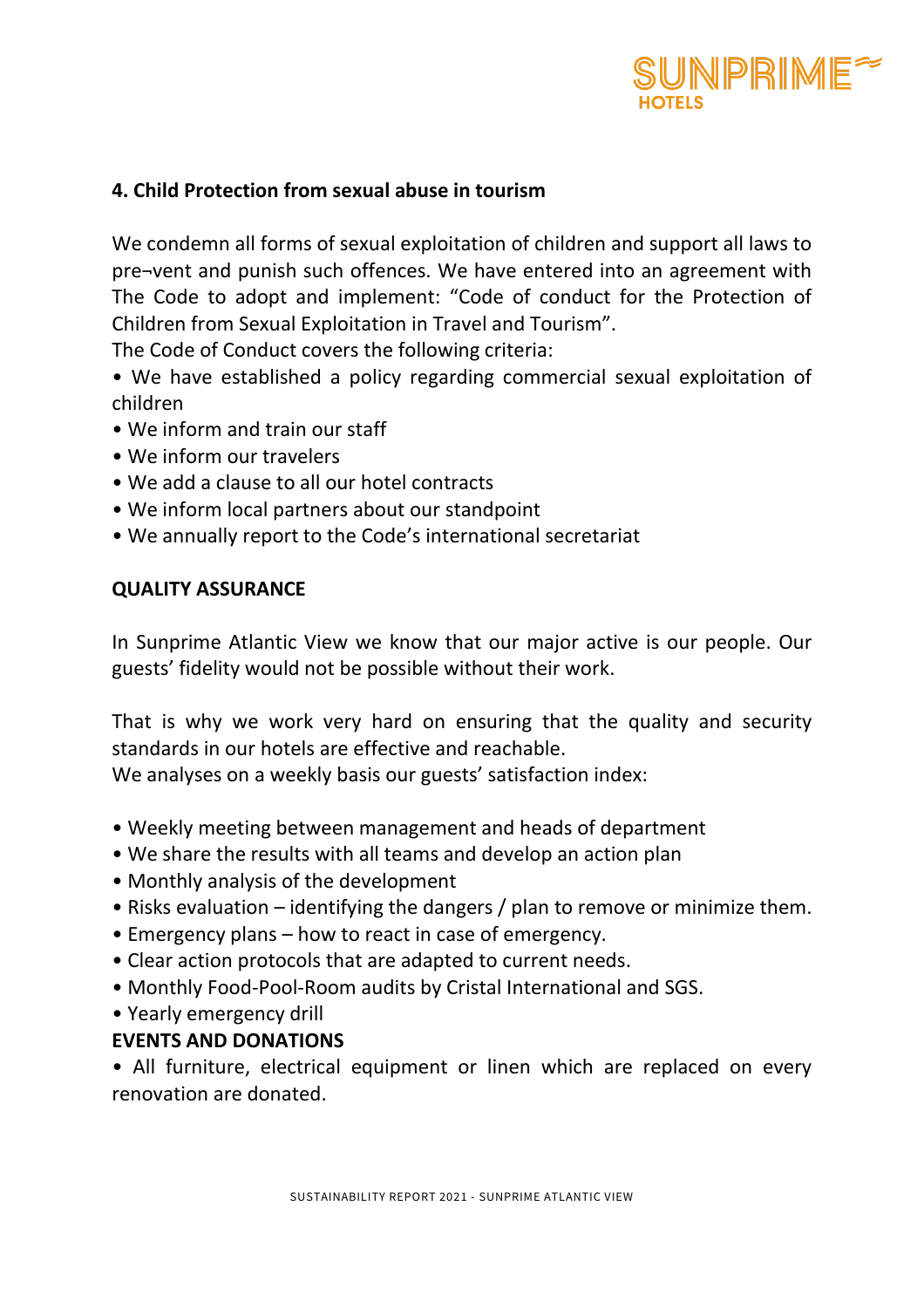

# **Sustainability programme**

The sustainability responsibilities in include:

• Monitoring and reporting sustainability performance every year

• Working with external sustainability organizations to further our knowledge and support best practice

• Integrating sustainability processes into the day-to-day operations of our businesses.

In Sunprime Atlantic View we know that sustainable tourism is the tourism that takes into consideration the economic, social and environmental impacts from today and the future.

That is why we work together with Travelife since many years ago. Being audited and certified makes that our commitment will be shared by our staff, guests and providers.

Travelife is the only certification system developed by and for the tourism industry. It Is the only system that contemplates all aspects as sustainable: loyal commerce, culture, social labour and economic development.

We live on an island, with a limited territory. We have to take care of it and defense it with all the tools that Travelife offers us.

As Sunprime Atlantic View Manager, I assume and demand the responsibility to follow our sustainability goals on a daily basis in order to achieve a more sustainable society.

Juani Baez



Resort Manager Sunprime Atlantic View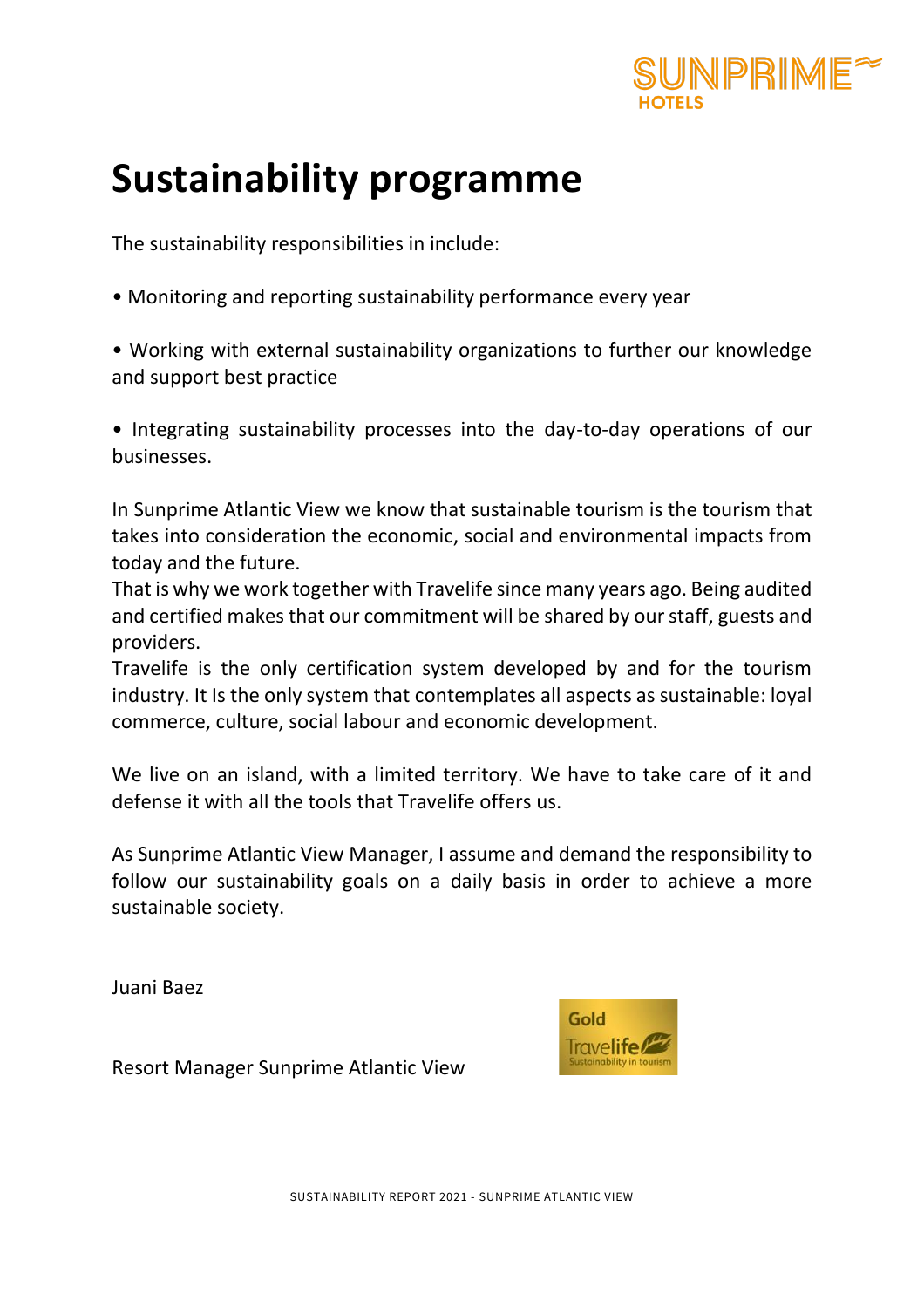



# **The Carbon Footprint**

## **CLIMATE CHANGE**

The climate change is a change in climate attributed directly or indirectly to human activity that alters the composition of the global atmosphere and adds to the natural climate variability observed over comparable time periods.

Climate change is one of the main threats to sustainable development and constitutes a major global challenge as it is causing environmental impacts on the global economy, health, biodiversity, the environment and human well‐ being.

Climate Change, and the adverse consequences that derive from it, are an important concern throughout the planet. As a result every day there are more organizations and entities, under no obligation, promote sustainability through voluntary commitments with well‐defined goals.

The calculation of a carbon footprint exemplifies a responsible attitude and raises awareness amongst our customers and the general public that all our activities, even those that we think of least, are a source of emissions, and it is everyone's responsibility, to apply best practices in an effort to minimize our impact on the environment and join the fight against Climate Change from even the smallest of actions

| <b>HOTEL SUNPRIME ATLANTIC VIEW</b> |                                                                                        |                                  |                                    |  |
|-------------------------------------|----------------------------------------------------------------------------------------|----------------------------------|------------------------------------|--|
|                                     |                                                                                        |                                  |                                    |  |
|                                     | <b>Fixed installations</b>                                                             | 441.396,31 kg CO <sub>2</sub>    |                                    |  |
| <b>SCOPE 1</b>                      | Travelling in vehicles*                                                                |                                  | $0,00 \; \text{kg} \; \text{CO}_2$ |  |
|                                     | <b>Refrigeration/air conditioning</b>                                                  |                                  | $0,00$ kg $CO2$ eq                 |  |
| <b>TOTAL SCOPE 1</b>                |                                                                                        | 441.396,31 kg CO <sub>2</sub> eq |                                    |  |
|                                     |                                                                                        |                                  |                                    |  |
| <b>SCOPE 2</b>                      | <b>Electricity</b>                                                                     | 130.519,62 kg CO <sub>2</sub>    |                                    |  |
|                                     |                                                                                        |                                  |                                    |  |
|                                     | <b>SCOPE 1+2</b>                                                                       | 571.915,93 kg CO <sub>2</sub> eq |                                    |  |
|                                     |                                                                                        |                                  |                                    |  |
|                                     | <b>CARBON FOOTPRINT HOTEL SUNPRIME ATLANTIC VIEW</b><br>571,92<br>t CO <sub>2</sub> eq |                                  |                                    |  |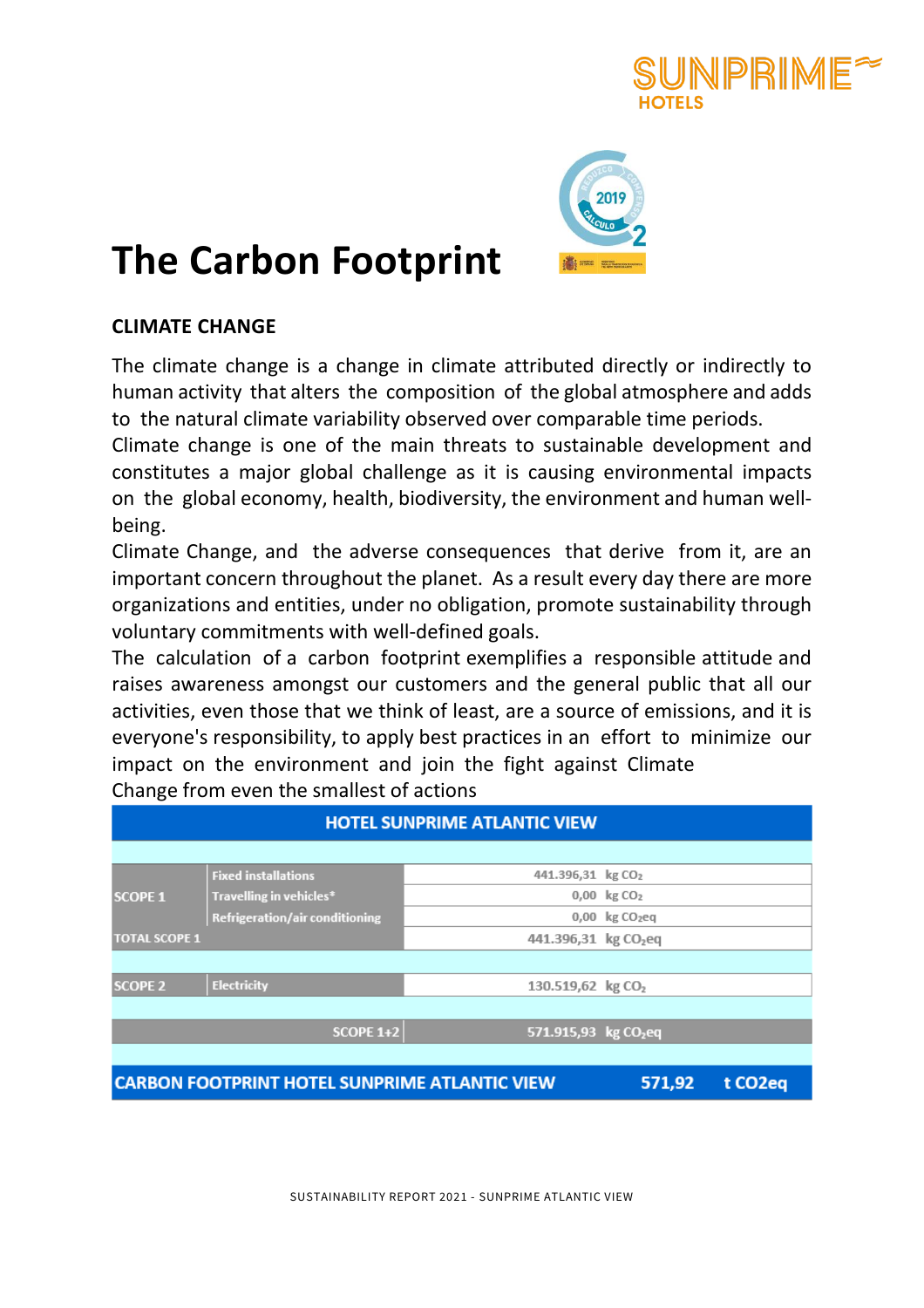

# **Plan for improvement and means to**

# **achieve goals.**

2022 PLAN FOR IMPROVEMENT AND MEANS TO ACHIEVE GOALS.

- Accreditation Travelife® Program.
- Reduction of GHG emissions. Reduce and offset the carbon footprint from the year 2019 by 5%.
- Reduce at least 1% of electricity, water and chemical consumption.
- Prohibit the use of plastics in the hotel.

2023 PLAN FOR IMPROVEMENT AND MEANS TO ACHIEVE GOALS.

- Reduction of GHG emissions. Reduce and offset the carbon footprint for 2022 by 5%.
- Effective waste management.
- Use of chemical products in operations. we will only accept 100% eco‐ friendly cleaning products and detergents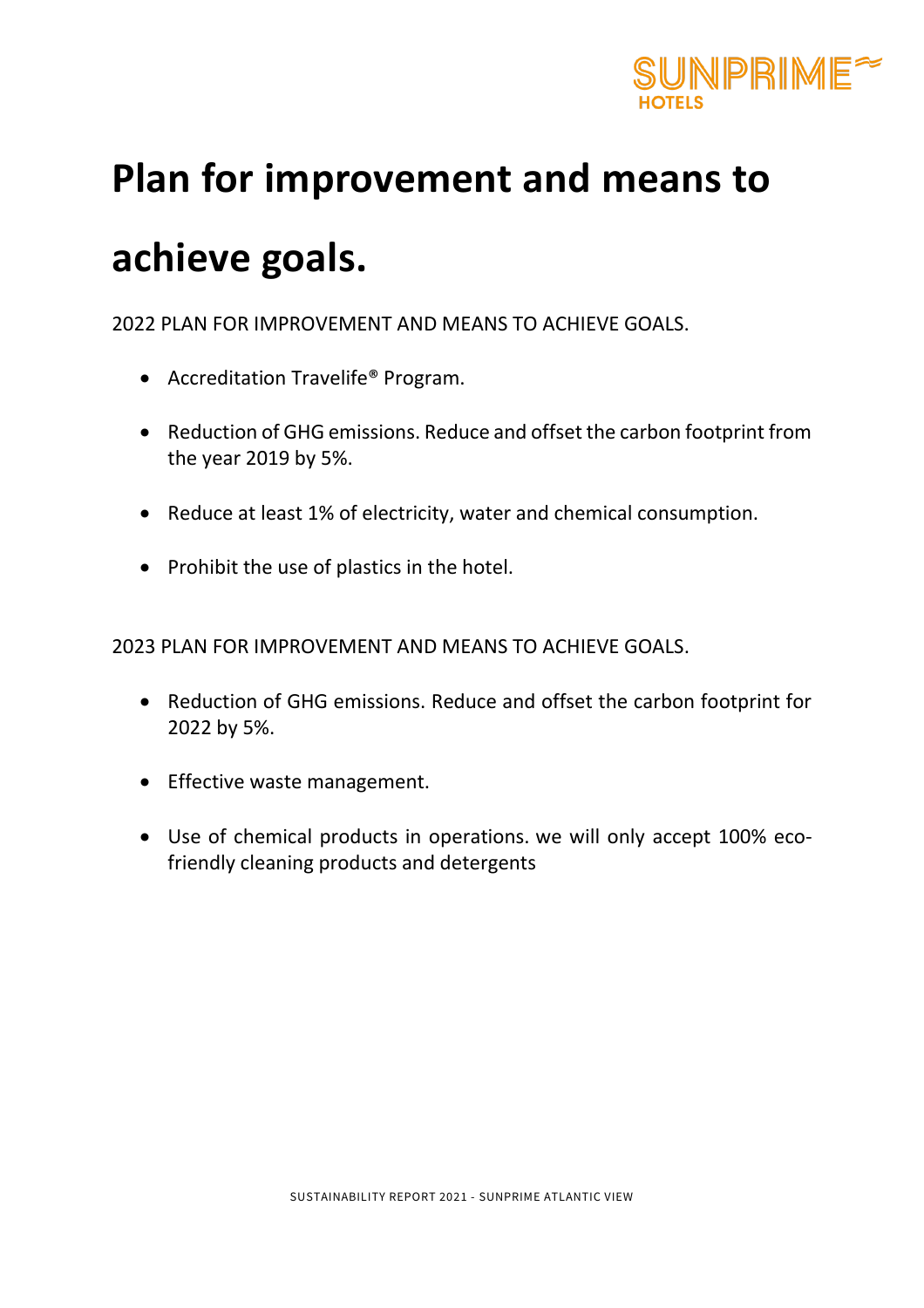

# **Measuring & monitoring performance**

#### ENERGY CONSUMPTION (KWH/BEDNIGHT)

| Year  | 2019  | 2020  | 2021  |
|-------|-------|-------|-------|
| Value | 37,66 | 23,47 | 64,60 |

## WATER CONSUMPTION (KWH/BEDNIGHT)

| Year  | 2019   | 2020   | 2021   |
|-------|--------|--------|--------|
| Value | 298,31 | 361,83 | 794.33 |

## WASTE (GR/BEDNIGHT)

| Year            | 2019 | 2020 | 2021 |
|-----------------|------|------|------|
| <b>Unsorted</b> |      |      |      |
| <b>Sorted</b>   | 1,43 | 1,11 | 1,78 |

## CHEMICAL CONSUMPTION (GR/BEDNIGHT)

| Year  | 2019  | 2020  | 2021   |
|-------|-------|-------|--------|
| Value | 74,94 | 68,88 | 116,61 |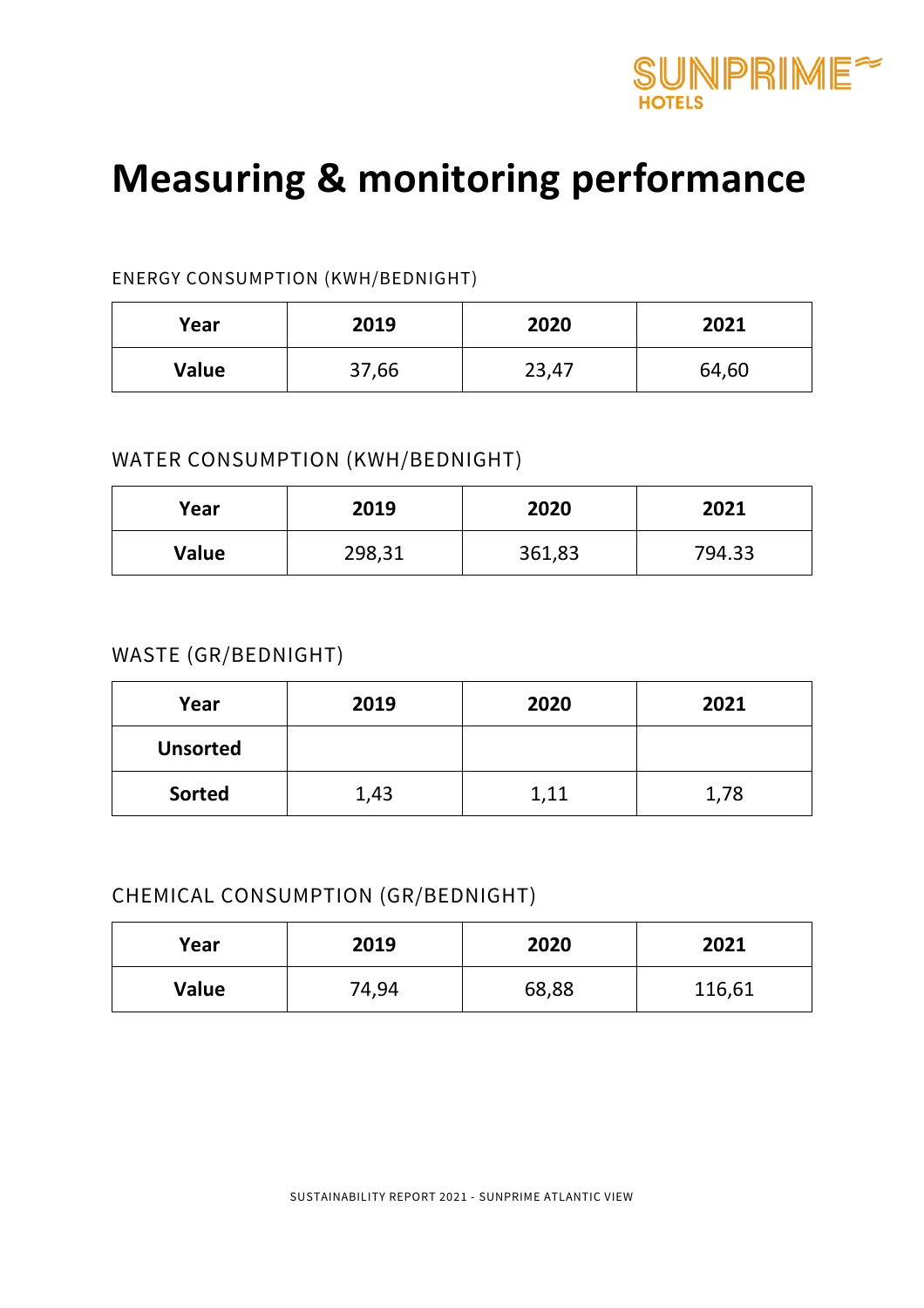

# **Action plan**

• Efficient use of our facilities with our guests and workers participation to reduce the water and energy consumption.

- Reduce waste production.
- Sustainable purchasing policies.
- Optimize the use of chemical products.

• Ensure that all new employees are informed of our environmental activities by completing training in basic environmental and Sustainability issues and business-related environmental aspects ever y year.

- Clear health & safety policies and defending equal opportunities.
- Defending human rights and children protection.
- Helping the local culture.

• Sustainability is the fundamental foundation of our group and includes our three main goals:

• Responsibility and consciousness towards the environment, rational use of natural resources, water and energy.

• Respect and keep relations with the local community, businesses and providers.

• Business profitability.